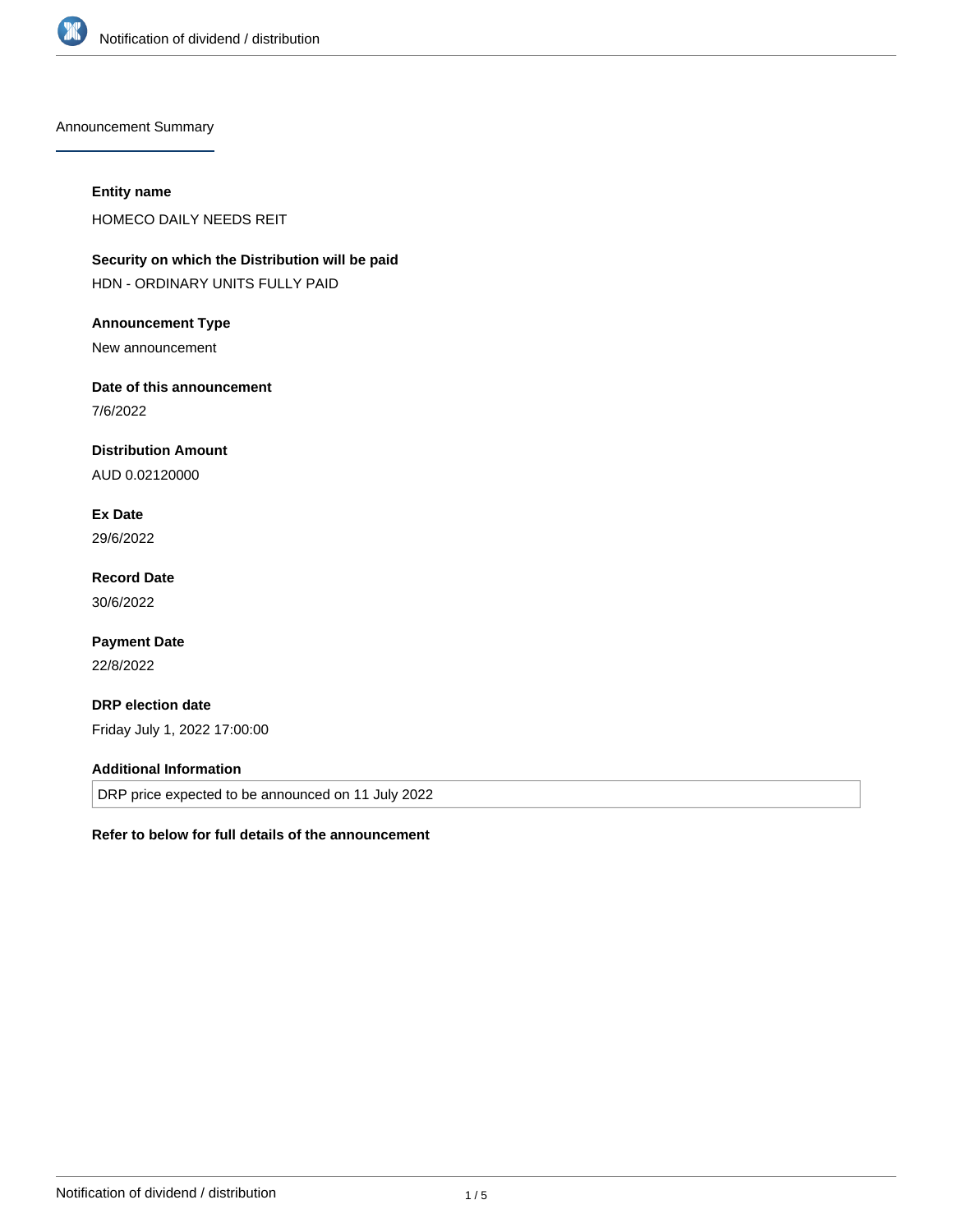

Announcement Details

Part 1 - Entity and announcement details

#### **1.1 Name of +Entity**

HOMECO DAILY NEEDS REIT

**1.2 Registered Number Type** ARSN

**Registration Number**

645086620

**1.3 ASX issuer code** HDN

#### **1.4 The announcement is** New announcement

**1.5 Date of this announcement** 7/6/2022

**1.6 ASX +Security Code** HDN

**ASX +Security Description** ORDINARY UNITS FULLY PAID

Part 2A - All dividends/distributions basic details

**2A.1 Type of dividend/distribution C** Ordinary

**2A.2 The Dividend/distribution:** relates to a period of one quarter

**2A.3 The dividend/distribution relates to the financial reporting or payment period ending ended/ending (date)** 30/6/2022

**2A.4 +Record Date**

30/6/2022

**2A.5 Ex Date** 29/6/2022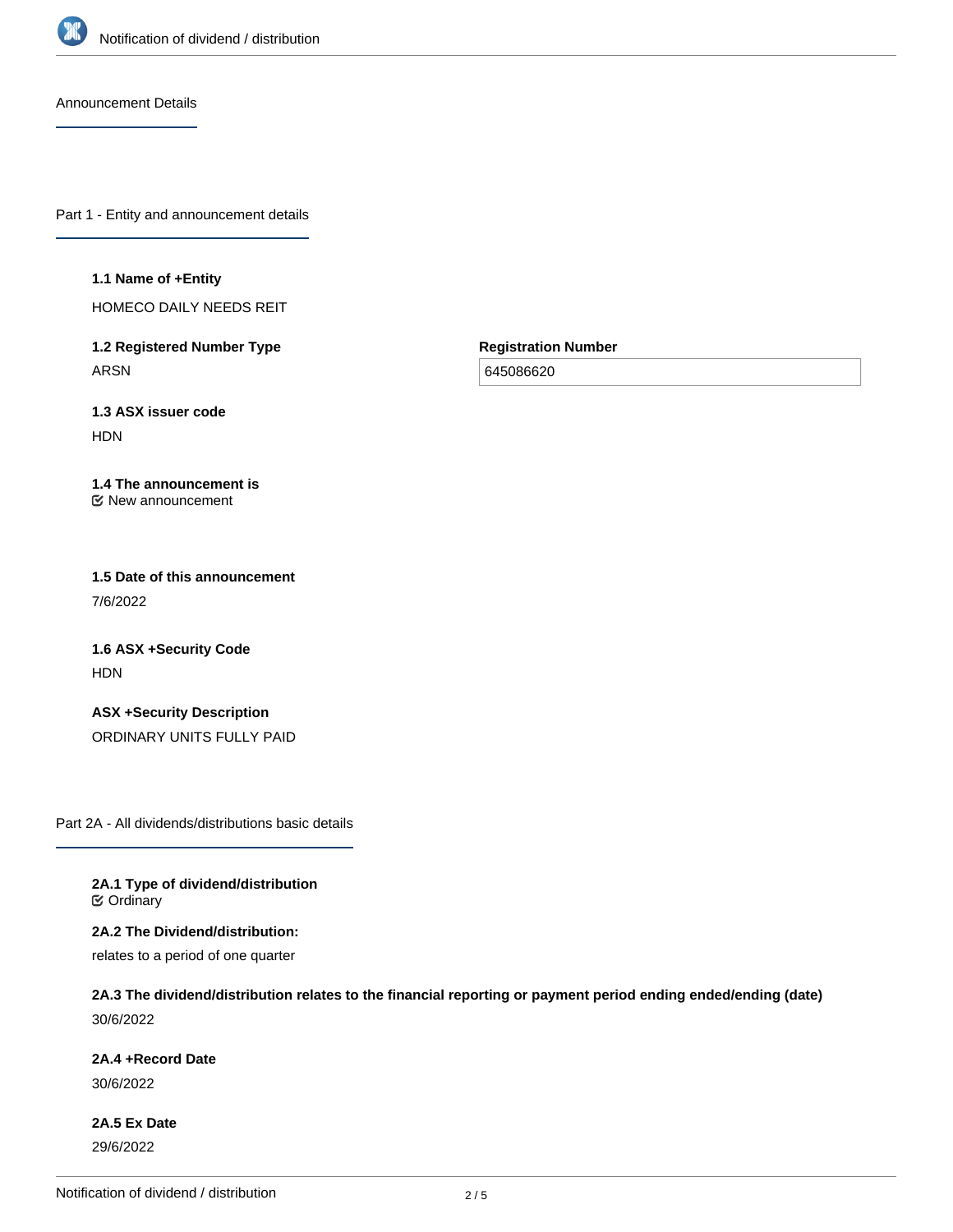#### **2A.6 Payment Date**

22/8/2022

**2A.7 Are any of the below approvals required for the dividend/distribution before business day 0 of the timetable?**

- **•** Security holder approval
- **Court approval**
- **Lodgement of court order with +ASIC**
- **ACCC approval**
- **FIRB approval**
- **Another approval/condition external to the entity required before business day 0 of the timetable for the dividend/distribution.**

No

**2A.8 Currency in which the dividend/distribution is made ("primary currency")**

AUD - Australian Dollar

| 2A.9 Total dividend/distribution payment amount per<br>+security (in primary currency) for all<br>dividends/distributions notified in this form                                              | <b>Estimated or Actual?</b><br>$\mathfrak{S}$ Actual  |  |
|----------------------------------------------------------------------------------------------------------------------------------------------------------------------------------------------|-------------------------------------------------------|--|
| AUD 0.02120000                                                                                                                                                                               |                                                       |  |
|                                                                                                                                                                                              |                                                       |  |
| 2A.10 Does the entity have arrangements relating to the<br>currency in which the dividend/distribution is paid to<br>security holders that it wishes to disclose to the market?<br><b>Mo</b> |                                                       |  |
| 2A.11 Does the entity have a securities plan for<br>dividends/distributions on this +security?                                                                                               |                                                       |  |
| 2A.11a If the +entity has a DRP, is the DRP applicable to 2A.11a(i) DRP Status in respect of this<br>this dividend/distribution?                                                             | dividend/distribution                                 |  |
| $\mathfrak{C}$ Yes                                                                                                                                                                           | <b>Full DRP</b>                                       |  |
|                                                                                                                                                                                              |                                                       |  |
| 2A.12 Does the +entity have tax component information<br>apart from franking?<br>় No                                                                                                        |                                                       |  |
| 2A.13 Withholding tax rate applicable to the dividend/distribution (%)                                                                                                                       |                                                       |  |
| $\%$                                                                                                                                                                                         |                                                       |  |
|                                                                                                                                                                                              |                                                       |  |
| 3A - Ordinary dividend/distribution                                                                                                                                                          |                                                       |  |
| 3A.1 Is the ordinary dividend/distribution estimated at                                                                                                                                      | 3A.1a Ordinary dividend/distribution estimated amount |  |
| this time?<br>Mo No                                                                                                                                                                          | per +security                                         |  |
|                                                                                                                                                                                              | <b>AUD</b>                                            |  |
| 3A.1b Ordinary Dividend/distribution amount per                                                                                                                                              |                                                       |  |

Part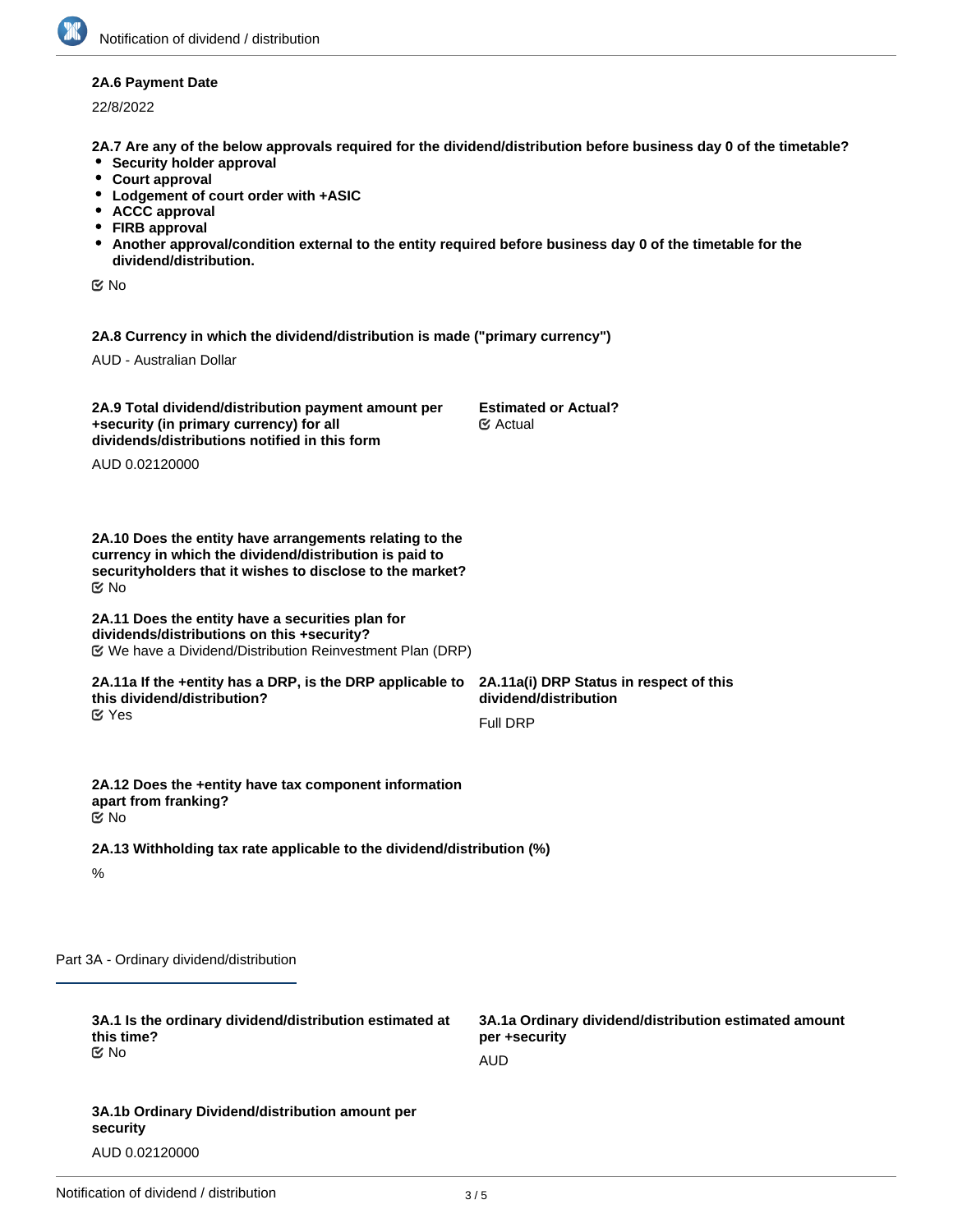| 3A.2 Is the ordinary dividend/distribution franked?<br>় No                                                                                                                  |                                                                          |  |
|------------------------------------------------------------------------------------------------------------------------------------------------------------------------------|--------------------------------------------------------------------------|--|
| 3A.3 Percentage of ordinary dividend/distribution that is<br>franked                                                                                                         |                                                                          |  |
| 0.0000%                                                                                                                                                                      |                                                                          |  |
| 3A.4 Ordinary dividend/distribution franked amount per<br>+security                                                                                                          | 3A.5 Percentage amount of dividend which is unfranked<br>100.0000 %      |  |
| AUD 0.00000000                                                                                                                                                               |                                                                          |  |
| 3A.6 Ordinary dividend/distribution unfranked amount<br>per +security excluding conduit foreign income amount                                                                |                                                                          |  |
| AUD 0.02120000                                                                                                                                                               |                                                                          |  |
|                                                                                                                                                                              |                                                                          |  |
|                                                                                                                                                                              |                                                                          |  |
| Part 4A - +Dividend reinvestment plan (DRP)                                                                                                                                  |                                                                          |  |
|                                                                                                                                                                              |                                                                          |  |
| 4A.1 What is the default option if +security holders do not indicate whether they want to participate in the DRP?<br><b> ©</b> Do not participate in DRP (i.e. cash payment) |                                                                          |  |
| 4A.2 Last date and time for lodgement of election<br>notices to share registry under DRP                                                                                     | 4A.3 DRP discount rate                                                   |  |
| Friday July 1, 2022 17:00:00                                                                                                                                                 | 0.0000%                                                                  |  |
| 4A.4 Period of calculation of reinvestment price                                                                                                                             |                                                                          |  |
| <b>Start Date</b>                                                                                                                                                            | <b>End Date</b>                                                          |  |
| 4/7/2022                                                                                                                                                                     | 8/7/2022                                                                 |  |
| 4A.5 DRP price calculation methodology                                                                                                                                       |                                                                          |  |
| <b>5 TRADING DAY VWAP</b>                                                                                                                                                    |                                                                          |  |
| 4A.6 DRP Price (including any discount):                                                                                                                                     | 4A.7 DRP +securities +issue date                                         |  |
| AUD 0.00000                                                                                                                                                                  | 22/8/2022                                                                |  |
| 4A.8 Will DRP +securities be a new issue?<br>$\mathfrak{C}$ Yes                                                                                                              | 4A.8a Do DRP +securities rank pari passu from +issue<br>date?<br>$C$ Yes |  |
| 4A.9 Is there a minimum dollar amount or number of +securities required for DRP participation?<br>Mo No                                                                      |                                                                          |  |
| 4A.10 Is there a maximum dollar amount or number of +securities required for DRP participation?<br><b>Mo</b>                                                                 |                                                                          |  |

**4A.11 Are there any other conditions applying to DRP participation?** No